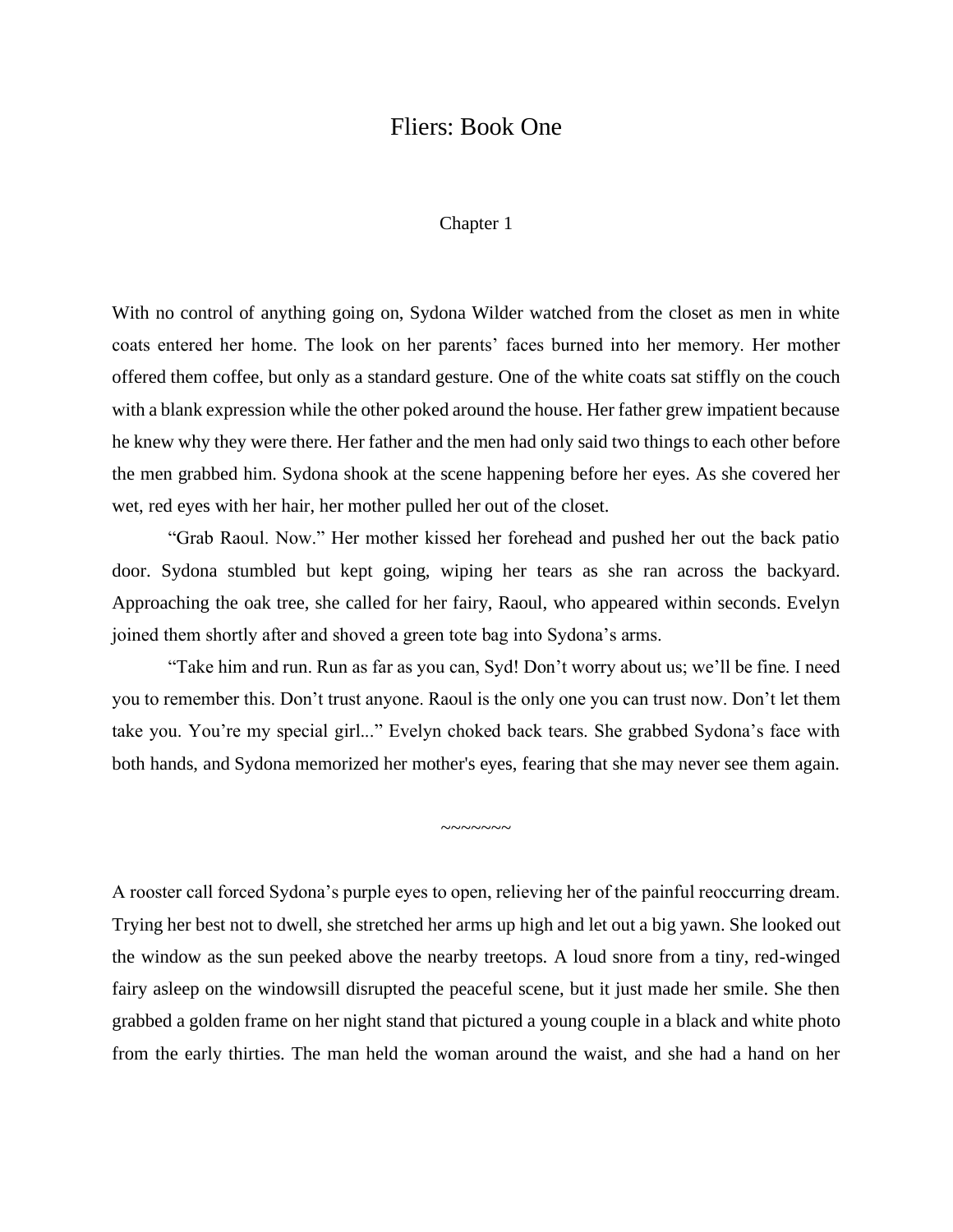extended, round belly. Sydona outlined her young mother's face with her index finger and gave the photo a quick peck before setting it back down.

Going about her normal morning, she headed down the creaky stairwell to the kitchen, grabbed her wicker basket, and strolled out the back door to her luscious garden. It was ripe with carrots, cucumbers, radishes, broccoli, and cauliflower. She set her basket down next to the carrots and radishes and bent down to start digging them up. Reaching to her side, she pulled out a sharp, small blade with inscriptions that read *Borba i amor bez strah,* and it made her smile. Written in the ancient language of the fairies, it would always have a special meaning in her heart.

Once she finished in the garden, she headed behind her great blue, two story home. Bright green vines decorated the white columns that held up the wrap around porch and even covered some of the windows on the second floor. Popping inside a small wooden shed on the west side of the house, she scooped up some chicken feed from a large plastic container and opened the gate to greet six hens and one mighty rooster. Using one hand to hold the food and the other to fan it out amongst the clutter of chickens, she did her best not to step on any of them as they always seemed to get under her feet. Soon, a fleet of fairies that lived in the giant oak tree a few feet away from the garden came to her aid. One of the fairies, sporting red see-through wings a smidge smaller than his sixteen centimeter self, was Sydona's best friend, Raoul. He wouldn't help feed the chickens so much as jokingly boss his family members around and sit to chat with Sydona. Raoul was very proud of his thick brown hair that he always styled with a bit of tree sap and was afraid running around with the chickens would mess it up too much. As the fairies finished feeding the birds, she took the opportunity to gather up the eggs from the coop that she handmade for them.

Sydona wiped her hands off on her worn blue jeans, grabbed her basket full of vegetables along with the eggs, and went back inside the house to wash up. She set the food down on a small space she cleared off on the counter and began to store everything in containers to put in the fridge. While washing her hands, she looked outside and realized it was around 8 a.m. With help from the fairies over the years, she learned to keep in touch with nature and rarely looked at the clock. She yelled out Raoul's name, and he joined her in the kitchen while she gathered up a worn green tote bag. Strapping it across her body, she then grabbed her keys from the table by the front door. She locked her house up tight with a couple extra pushes on the handle. She squinted at the morning sun on her way over to her red Jeep and placed sunglasses on top of her head.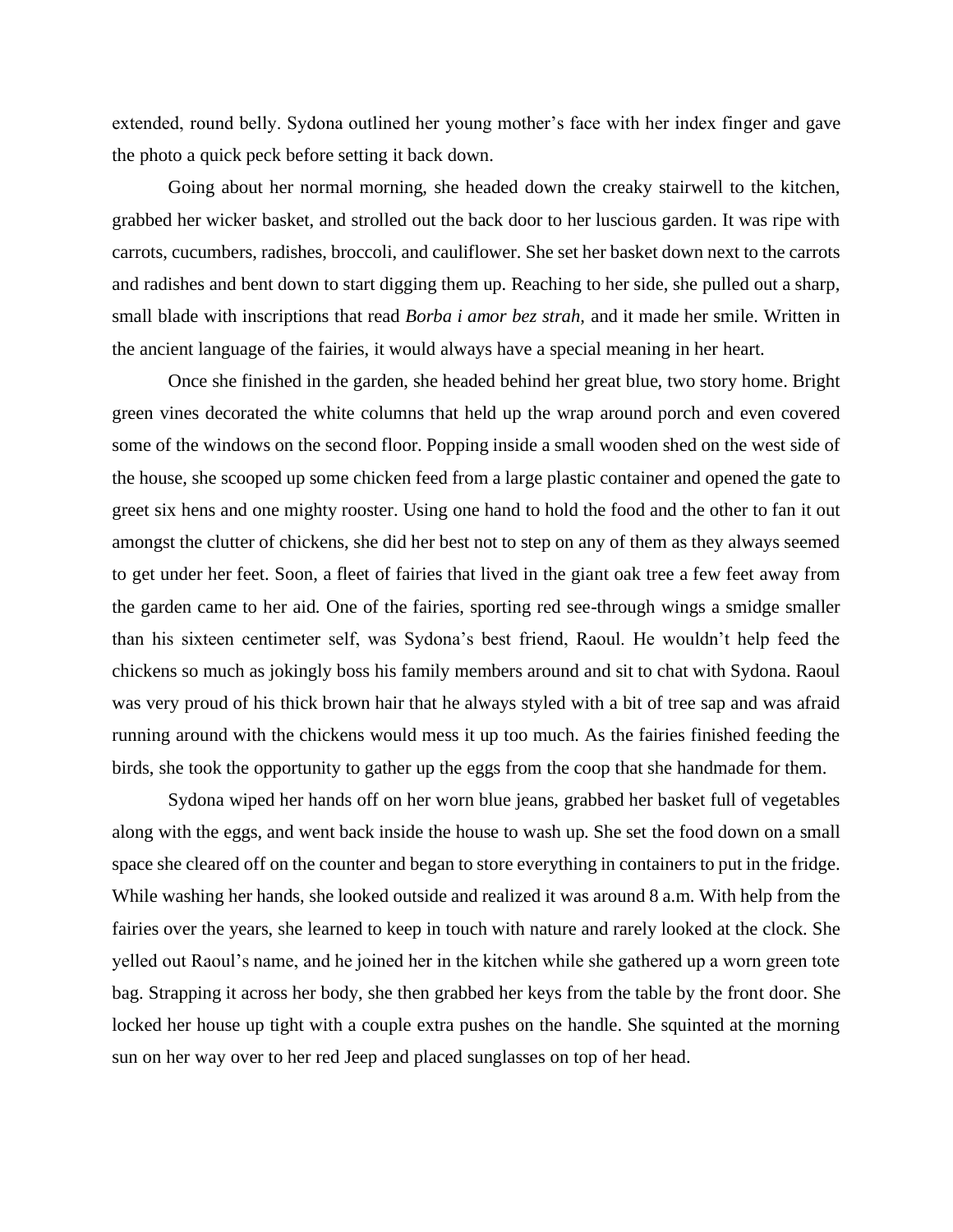With a sputter from the engine and a heavy sigh, she backed down the long dirt driveway that wound for a quarter of a mile before meeting the paved country road to the city. The drive was long, but she always had the company of Raoul and her favorite radio station that played classical music. She always dreaded getting to the city because of all the traffic and the constant honking of horns in every direction. Only five minutes in standing traffic and Sydona's eyes would flash green with frustration, but it always made Raoul laugh.

"Might be a good time to wear your sunglasses, Syd," Raoul said, snickering in the passenger's seat with his legs sprawled out.

Sydona agreed and tried not to laugh as she placed the dark concealing glasses on her pale face. Once the traffic finally let up, she drove down a less congested part of town and found a parking spot on the side of the road. Throwing her bag back over her shoulder, Sydona opened a gap in the top, and Raoul routinely dove inside. Walking down the familiar sidewalk, she nodded her head toward a large man sitting on a stool in front of a modest newspaper stand.

"Ey there Syd, how we doin' today?" the man asked.

Sydona smiled. "I'm great Jim, how about you?" she asked as she read the front pages of some magazines full of celebrities she had never heard of.

"Still here, ain't I?" he chuckled, "What's you gettin' today?"

"Oh, I think just this one." She handed him a newspaper called the *Chicago Tribune* and grabbed some change out of her pocket.

"Thank yous. You have a good day, miss Sydona, a'ight?"

"You too, Jimmy. Stay cool," Sydona said and waved her hand as she moved along.

Walking her normal path to the local farmers market a few blocks away, she observed the city scene. She held her head high and tried to focus on more familiar sounds like birds and the wind blowing through the trees stuck in the concrete sidewalk instead of the car honks, beepers, and people yelling at each other. She did enjoy looking in store windows that had clothes she could only dream of owning, though they weren't practical like her jeans that needed to have pockets for supplies or boots to support her ankles for running. Peering down at her own steel-toed brown boots she put on that morning, she grinned with satisfaction. Catching her reflection, she got a second look at her simple white tank-top that fitted her perfectly. Loose clothes could be grabbed. This theory failed when it came to her dirty blonde hair, however, as it reached down past the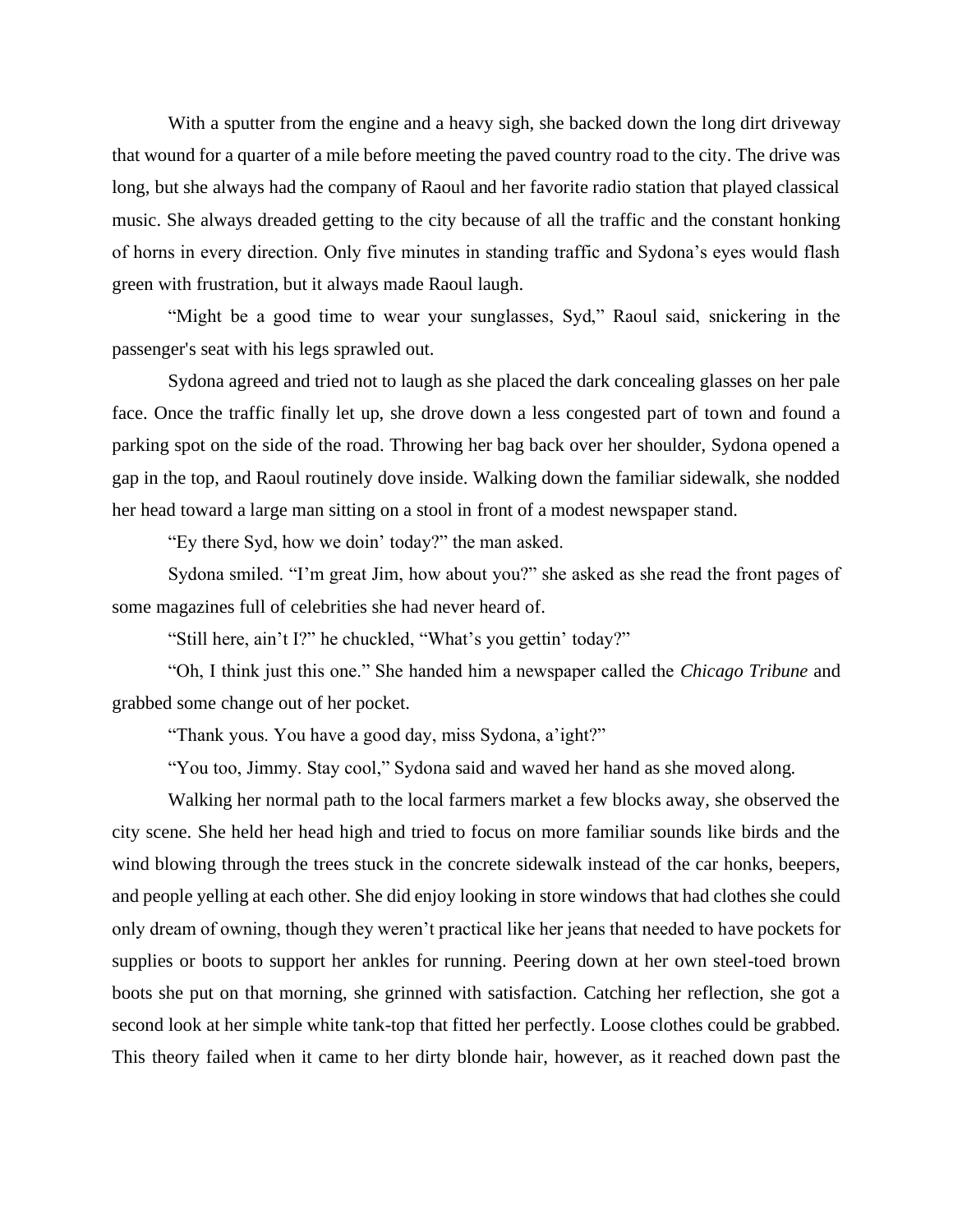middle of her back. She noticed she had dirt on her fair white-skinned cheek. She wiped it away swiftly and continued on her way.

Finally, she arrived in a quieter part of the city filled with local farmers lined up on either side with hand painted signs. She always stopped at a fruit stand with some usual faces smiling from behind the wooden frame with mangos, limes, and cantaloupes hanging in baskets.

"Hey, Syd!" a kid yelled from behind the stand as she approached. He ran up to her and gave her a big hug, squeezing the tote that Raoul was in. Sydona heard Raoul make a grunting sound and quickly removed the kid off her tote.

Sydona grabbed his shoulders. "Joseph! How are ya, buddy?"

A boy about seven years old with shaggy short brown hair and little freckles on his face beamed up at her. "Goood… How are you doing?"

"I'm wonderful! How's school going?" Sydona asked Joseph while looking up at a dark brunette woman with her hair pulled back in a messy ponytail. She smiled brightly and rolled up her sleeves.

"Good. I got lotsa homework though," Joseph said.

"Oh," Sydona laughed, "I do not miss those days!" She glanced up at his mother, Annie, who laughed with her and nodded in agreement.

"So, how's the garden doing?" Annie asked.

"It's good. You know, water, dig, water, dig," she said while examining the fruit for spots.

Annie nodded. "Well, you know, I'm still recovering from that storm we had last week. How did you recover so quickly?" she asked.

Sydona paused for a second. When the storm hit, the fairies helped clean up and get everything back in order. What took days for most only took mere hours with the help of her fairy friends. Of course, no one could know about the fairies, and Sydona hated to arouse suspicion. She quickly came up with an excuse. "Oh, I uh, had help. Had some family in town at the time," she answered while avoiding eye contact and inspecting her items.

"Oh," Annie said, "Well, I would've come and helped you out."

"Aw, thank you, but it's fine now," she said, grabbing her last kiwi. "I appreciate it, though."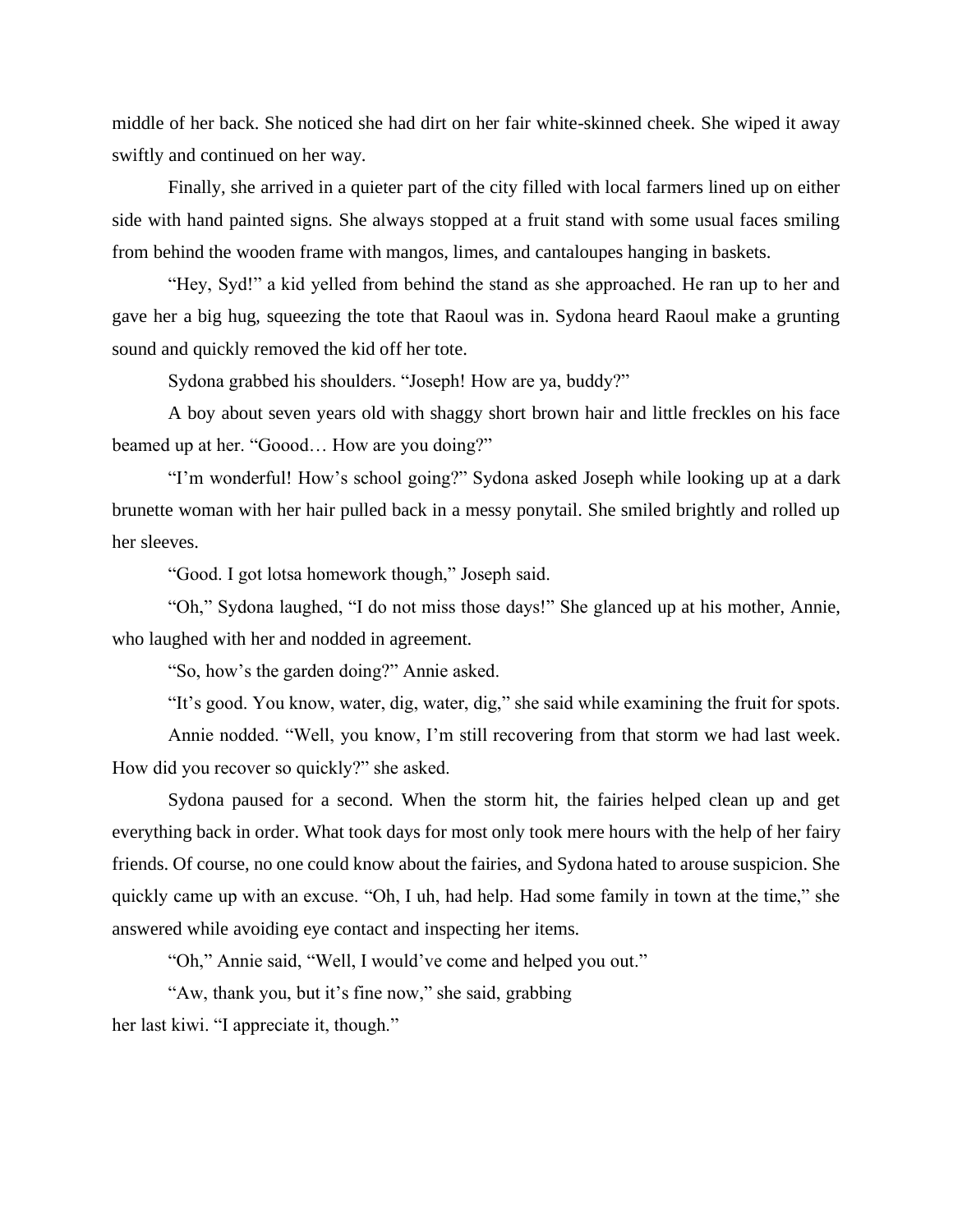Annie placed Sydona's kiwis in a bag. "Yeah, not a problem." She changed the subject. "You know, I've always wondered something. How come you can grow vegetables, but you always come here to buy fruit? Why don't you just grow fruit trees?"

"Well..." she confessed. "I'm pretty sure I have bugs or something. I've tried everything to get rid of them, but it seems like nothing works." The real reason was because her fairies were fruit fanatics, and when the fruit became ripe, by morning it would all be devoured.

Raoul blurted out a muffled laugh inside her bag that she hoped she could only hear.

"Alright, it's gonna be five fifty," Annie said, and Sydona handed over the cash.

"Well, I'll see you in a few days," Sydona said to Annie and peered over at Joseph. "You behave now, and stay out of trouble, okay?" She grabbed his shoulder and grinned.

"I will…" Joseph answered, swaying back and forth bashfully on the balls of his feet. "You too!"

Sydona laughed as she left the stand. She continued to stroll down the street to another sidewalk full of businessmen and people who always seemed to be in a hurry. She walked past a wall that a had a huge graffiti symbol of a wing outline surrounded by a circle. She walked this street frequently and had never seen it before. Thinking it might be fresh, she furrowed her brow in curiousness but continued on her way to the car.

They finally returned home, and the sunset never looked more beautiful to her as it burst through her kitchen windows. She grabbed her bag full of fruit, walked into her messy kitchen, and spread it out on the countertop. Wandering over to the living room, she opened up an old recipe book with a fruit cake on the front cover. She then began to cut the apples, mangos, pineapples and kiwis into little pieces and put them into a cake mix. She prepared to bake the dessert, placed it in the oven, and set the kitchen timer.

Once she completed her baking, she boxed the cake up and headed outside where the fireflies began to shine. The insects made the backyard sparkle as the sun dove behind the trees. Sydona helped the countless number of fairies to build a bonfire that reached easily ten feet high. She took a seat on a wooden stump among the fairies, and they all patiently waited for something to begin. Soon, a fairy with a large headdress and robes joined the rest of the party, and everyone hushed.

"Welcome, welcome, welcome one and all!" He had a much deeper voice than other male fairies. He floated proudly in front of the fairy tree that was decorated in white lights and shiny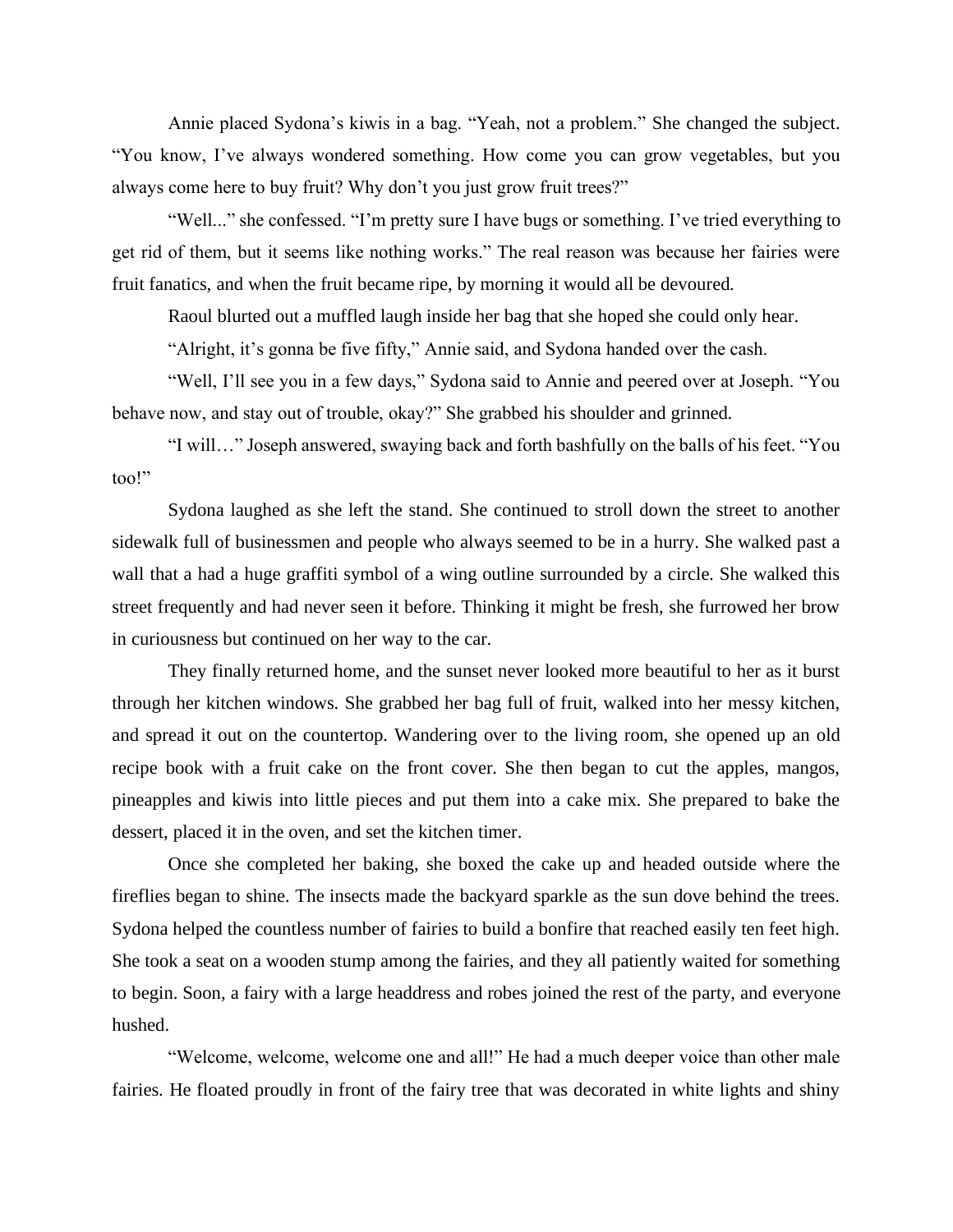objects as he addressed the crowd. "Tonight! Tonight is a big night for one of our little fairies, Jubilee! On this day, four years ago, she was birthed onto this great planet. The spirits have blessed me, Shaman Faro, to grant this beautiful young darling her dust to make her fly! This tradition as most of you know has come to be known as our Vila Prah, or--VIP as some youngsters have modernized it. However, the acronym deems valid as Jubilee is a very important person tonight. At this time, please donate some of your own dust to her pedestal in which she will sleep on tonight. Your donations are very helpful, and the more of you who donate, the more the Spirits will bless us in great ways! Alright, enough chit chat! Let's all do what we do best before the ceremony. Let's party!"

Four fairies flew out from behind the tree carrying a little fairy with yellow wings and made their way to the center. Jubilee wore a lace pink dress made by her grandmother and a flower hat made by her mother. Music started up, followed by cheering and dancing. Sydona opened up her box to reveal the fruit cake, and it was the hit of the night. It always surprised her how much an average fairy could consume. VIP was her favorite day to look forward to because it was her way of rewarding everyone for their hard work in helping her with the chickens and storms. It was also a chance for her to socialize and get to know more of Raoul's family. They were always growing, and it was hard for her to keep up sometimes. Seeing young fairies get their 'wings' was moving for her, and she loved seeing the looks on their faces when they could finally fly. Jubilee had been gabbing on about it for the past month to Raoul, and Sydona could tell he was getting sick of it.

After a few hours, the party came to an end, and it was time for the Vila Prah to commence. Everyone waved at Jubilee as she entered a hole in the tree that had her wooden pedestal covered in fairy dust. Shaman Faro closed off the area with a sheet as he performed his ritual. Sydona took her box of cake crumbs and headed back to the house, but not before searching for Raoul. She found him surrounded by three giggly fairies.

"I'm heading to bed. Are you coming?" Sydona asked with a yawn.

Raoul kissed a fair skinned, blue-winged fairy on her dainty hand as she blushed tomato red. "In a minute, Syd."

Sydona sighed and headed up the stairs to get ready for bed. Raoul flew up shortly after to his own little bed on the windowsill that overlooked the backyard to search for the fairy he kissed goodnight.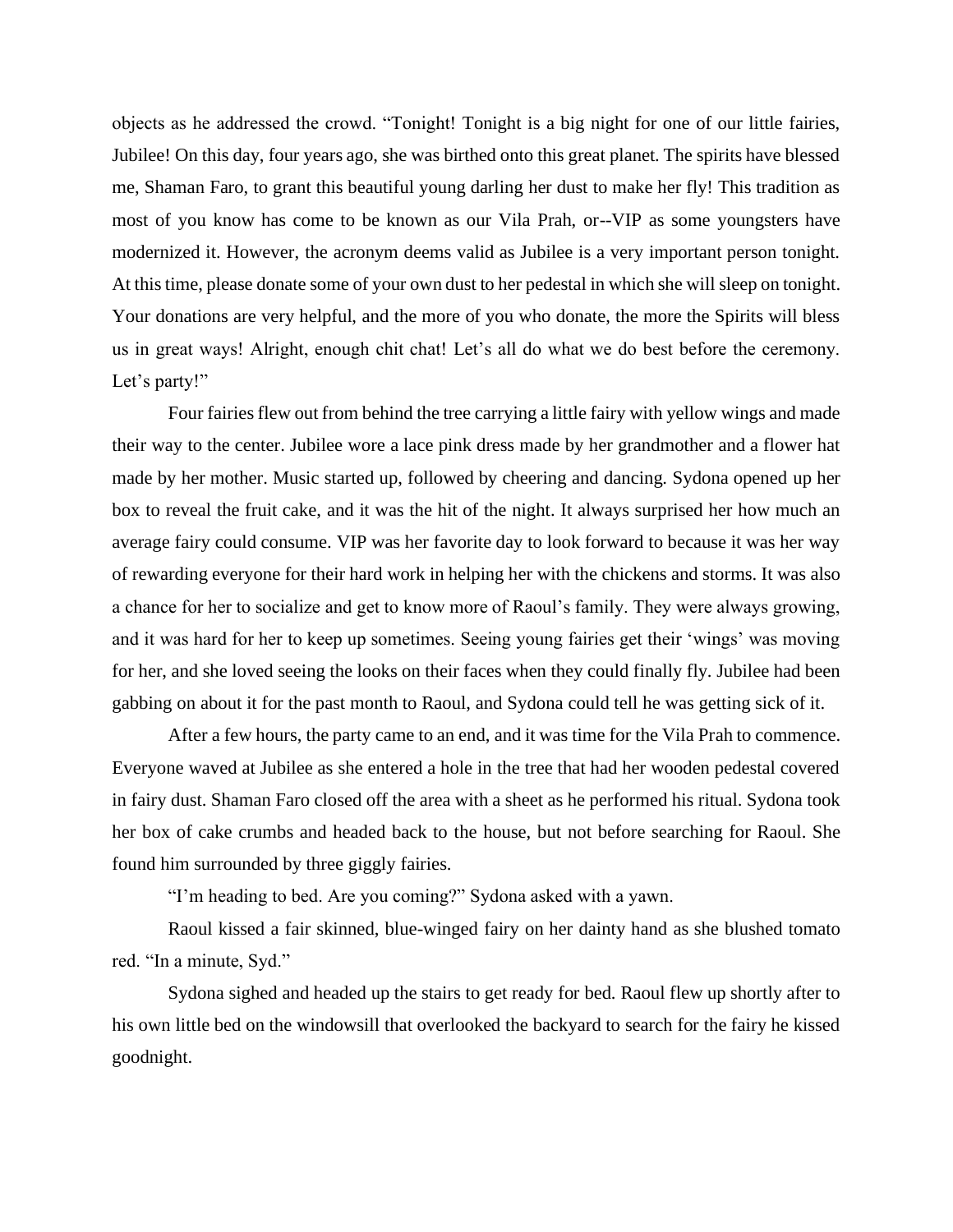"Hey, that was a great party, Raoul! I'm happy for Jubilee. She'll be able to follow you anywhere now!" Sydona said sarcastically.

Raoul ignored her tone and had a silly grin on his face from the blue-winged fairy. "Yes, it was…"

"Goodnight, buddy," she said as she turned off the lantern sitting on her side table and pulled a handmade quilt over herself.

"Sweet dreams, Syd," Raoul answered as he slipped into his tiny bed.

The next morning, the trusty rooster called out again, and the sun blinded her barely opened eyes. She threw her feather pillow over her head and tried to get a few more minutes of sleep from a late night of partying. After a few more calls from the rooster, she finally got out of bed. She began her day with brushing her teeth while trying to get dressed at the same time. She rummaged through her messy closet for a white tank top and her favorite one shouldered red top. Struggling to fit her shirt over her toothbrush, she got toothpaste residue on her hair, forcing her to put it up in a ponytail. Once she got situated with dressing herself, she headed to the shed to feed the chickens. As she reached down to scoop out the corn, she found it was almost empty, and she frowned. Shaking her head in confusion, she went to look for Raoul. Hiking back up through the chicken pen as they pecked at her feet, she apologized and closed the gate. As she entered the back door, she spotted Raoul on the counter munching on a mango like a ravenous hyena.

"Morning," Raoul said with his mouth full.

"Wasting no time eating, I see," she said, grabbing an orange and digging her nail into the peel.

"It was just staring at me." He wiped his mouth of mango juices.

She smirked. "I'm sure it was, Raoul," she said and popped an orange slice in her mouth. "Oh, are you coming to the city with me today?" Sydona threw her peels away.

"We just went yesterday! What do we need to go back for?" Raoul paused his eating.

"I'm glad you asked! On my way out to the chicken coop this morning I could have sworn there was more feed in there, and now, there's barely a handful."

Raoul blushed and turned away from her with eyes darting in every direction.

"Do you know anything about this?" Sydona asked and crossed her arms with a stern but not entirely serious face.

"Noooo…"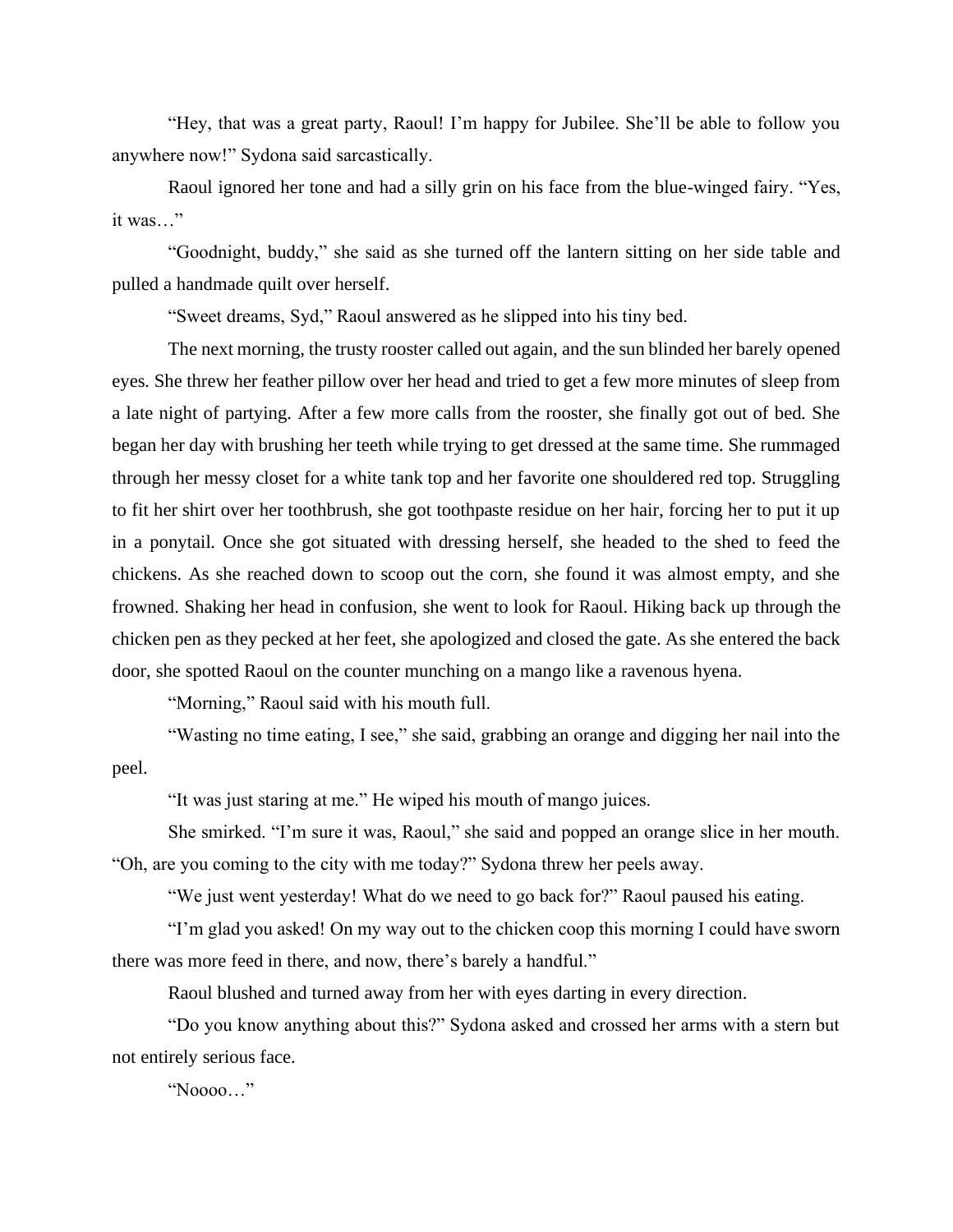Sydona tapped her boot quickly without saying a word.

Raoul threw his hands up. "Fine! A bunch of us were a little buzzed on fermented fruit and got into the chicken coop…"

"What--did you eat it?"

"Ew no!" Raoul made a sour face and stuck his tongue out. "We… got the idea if we took enough corn and planted it, you could grow corn! We were trying to help!"

Sydona's face lightened, and she burst out laughing. "Whose brilliant idea was this?"

Raoul slumped over with his wings low. "Mine…"

"Well, congrats! Now we need to go back into town and get more," Sydona said and gathered up her things for the trip back to the city.

Raoul put down the rest of mango and lazily flew to the table at the front door, waiting for Sydona.

"Bye, chick chicks! We'll have some more food for you when we get back!" Sydona yelled throughout the house, not caring that she was talking to chickens or that they couldn't hear her at all.

"Alright, ready bud?" she asked Raoul as they hopped inside the Jeep.

"I guess," Raoul said and flopped his head on the back of the seat with a sigh.

"I know you hate getting in my bag when we go to town, but maybe you should've thought about that before you stole all the chickens' food," Sydona said while she started backing down the driveway.

"We were trying to help!" Raoul argued and slumped his head down.

"No, you were showing off to that blue-winged girl!" Sydona spat back and laughed.

Raoul didn't respond, but his face was suddenly pink, which made her laugh harder.

As they arrived to town and got through the traffic, she was able to park down the same street as they normally did. They went through their normal routine of Raoul hiding in her bag and Sydona wearing her sunglasses as she stepped out of her Jeep. She headed straight to the farmers market and bought a twenty-pound bag of feed that she lunged over her shoulder. As she looked around the rest of the stands, she didn't see Annie or Joseph there. Normally, she never went to the city two days in a row because of the drive. She assumed maybe they were never there during the weekend. Strolling back to the car, Sydona decided to stop by the newspaper stand to see Jim and get the paper.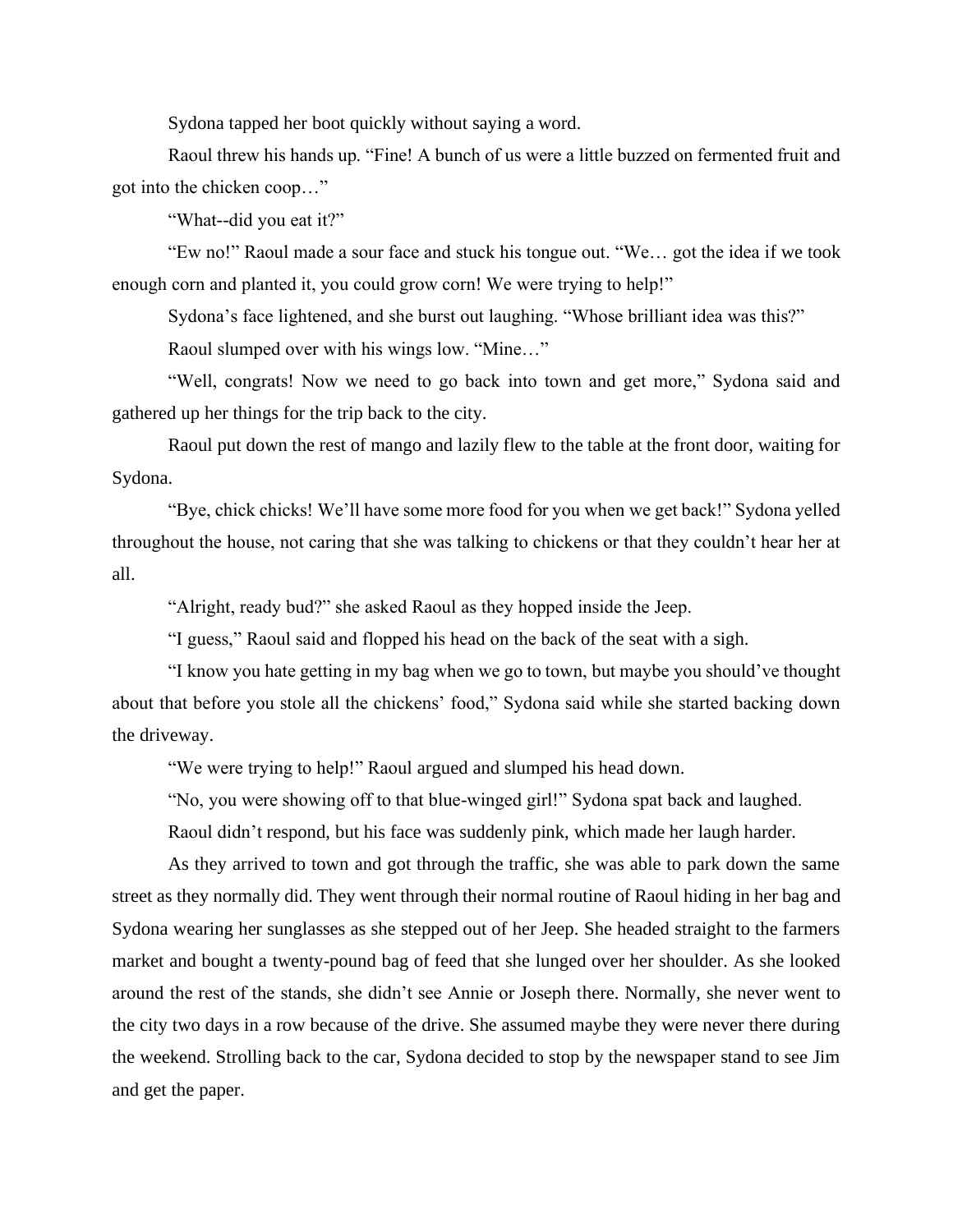"Hey Sydona, how you doin' this mornin'? And 'ey, wasn't you just here yestaday?" Jim asked before taking a sip of coffee.

"Hey, yeah," Sydona laughed, "I ran out of food for my chickens."

"I can see that! You need help with that? Looks heavy!" Jim offered instantly.

Sydona grinned. "No, thank you. I got it."

"Suit yaself!" Jim said and shrugged, moving back over to his stool. He grabbed a paper from a stack on the ground. "Hey, you seen this yet? Some crazy shit, eh?"

"Oh yeah, what happened?" she asked distractedly as she read headlines of pop magazines.

As Jim handed her the *Chicago Tribune*, she dropped the feed on the concrete, almost bursting the seams as she read the headline article of the paper:

#### **New Scientific Camps Set Up For 'Fliers'**

OREGON - Scientists from the National Fliers Association (NFA) have started new studies on the humanlike species of fliers. They say they have reached a breakthrough in replicating the gene that gives fliers the ability to fly and can soon start modifying it for human use.

"It's really very exciting," said Dr. John Malik, lead scientist of the NFA. "We can soon apply this ability to everyone so that we can further improve life for human and flier alike."

While controversial, Dr. Malik assures the public that the research is for prosperity. "We're not playing God, as some groups would have you believe. With this ability, we can begin to do things never thought possible. Building infrastructure, accessing places previously inaccessible–the possibilities are endless."

Because fliers are rare, the NFA has encouraged fliers around the world to come forward to be a part of the study and will be compensated for their contribution. Dr.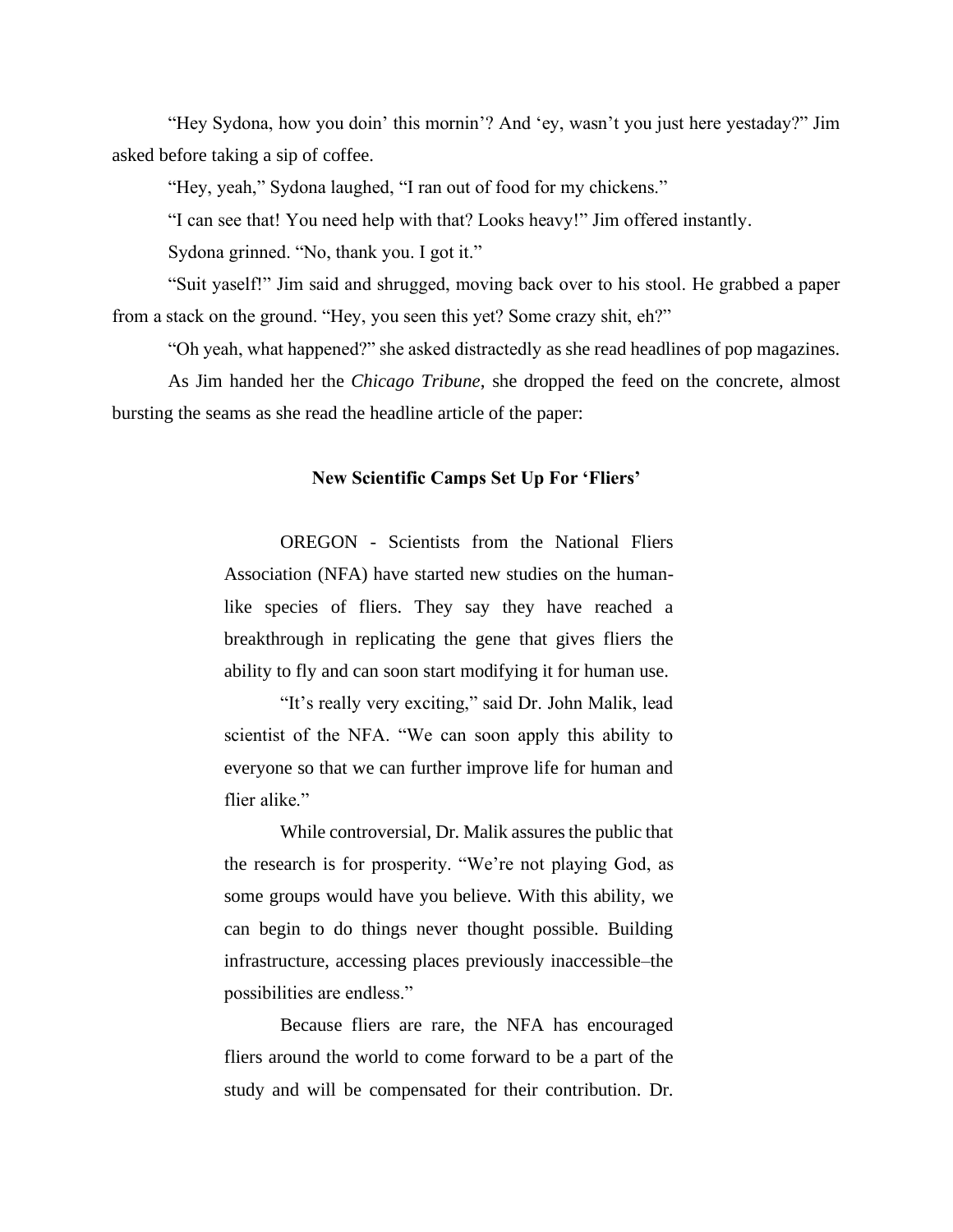Malik also encourages friends and neighbors of fliers to contact the NFA. "That way, we can personally pay them a visit to inform them of this exciting opportunity to be a part of something bigger…"

Sydona stopped reading. Her palms sweat, her heart raced, and she found it hard to breathe. She mumbled to herself, "*It's happening again…."*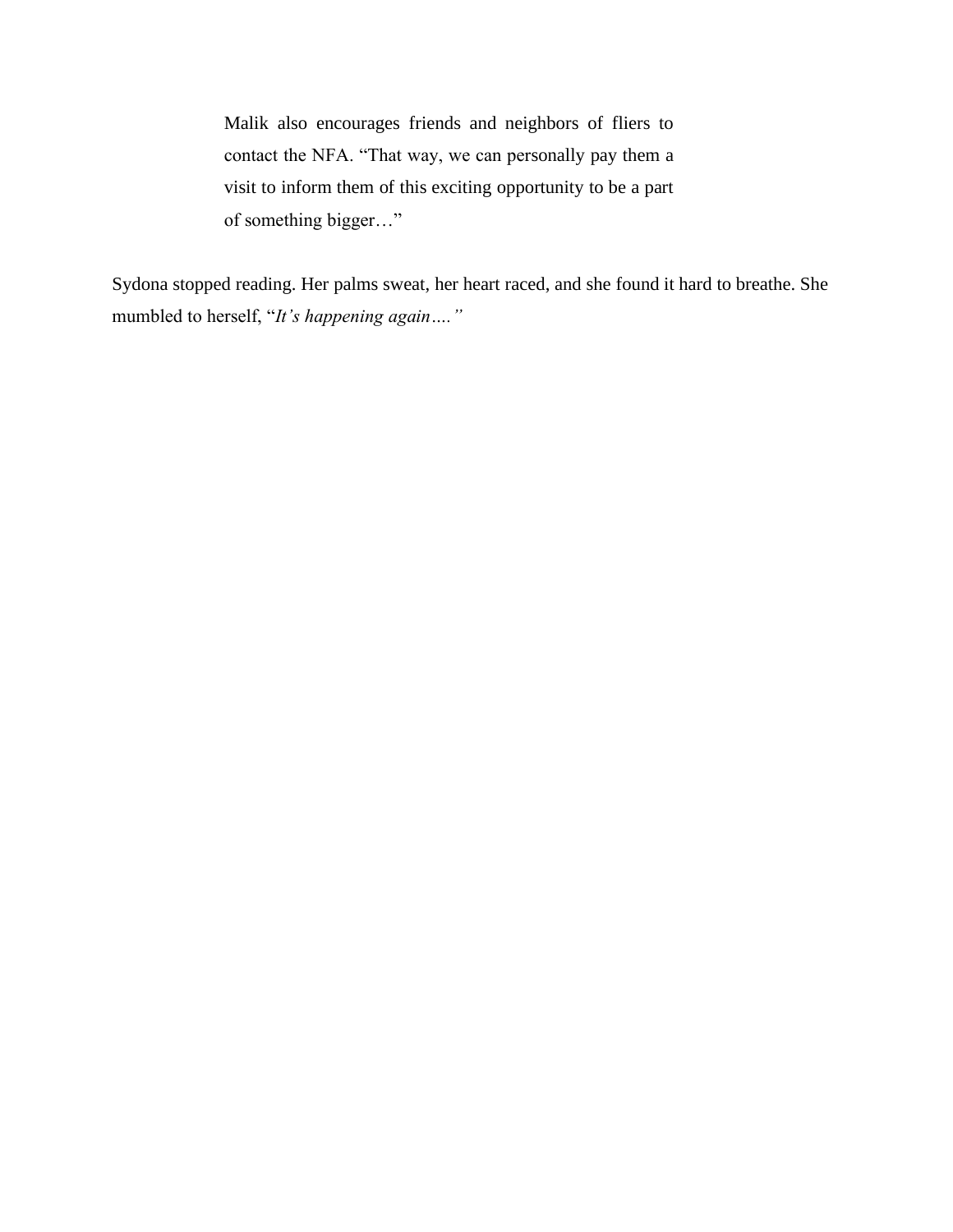## Chapter 2

"Yo' Syd, you okay?" Jim asked.

Her hands shook like a leaf, and she couldn't find any words.

"Sydona? What's wrong?" Jim asked again.

All reality as she knew it seemed fictional now. She looked at Jim as nothing more than a stranger. Could he be part of the NFA? Does he know about her? Jim kept speaking to her, but for some reason, she couldn't hear anything he said. Her heart was beating out of her chest, and she suddenly felt suffocated, like more people had populated around her from out of nowhere. Whispers from all the people clogged up her thoughts, she felt trapped, and the Earth felt like it rotated at an accelerated speed. She rolled the paper up, heaved the food over her shoulder, and took off running without saying a word.

Jim yelled after her, but she was so far gone, she couldn't hear him anymore.

She hurled the feed in the backseat of her car and then did the same with her tote bag, unaware that Raoul was still inside. He yelled as it hit the seat.

"Sorry, Raoul…" she apologized and rubbed her face nervously, hoping the motion would turn back time. Or if she rubbed her head long enough, she would somehow erase the article from her mind.

Raoul shimmied out of her bag, smoothed out his shirt and hair, and grabbed the paper she had thrown on the seat. "What's this?" He used his whole body to flatten it out and read it to himself. His eyes widened and flew straight up in shock.

"This can't be true! It has to be one of those fake newspapers, you know, where they say that a monkey went into space! Like that could *ever* happen," he laughed loudly. "I wouldn't worry about it, Syd."

Sydona stared ahead, ignoring his joke. "No--" she said blankly, "this isn't a fake paper. It's very real."

She gripped the top of the steering wheel and dropped her head on top of her hands. Raoul's wings laid flat to his body, and he flopped down on top of the paper, staring at the name 'John Malik'. Silence overcame the car.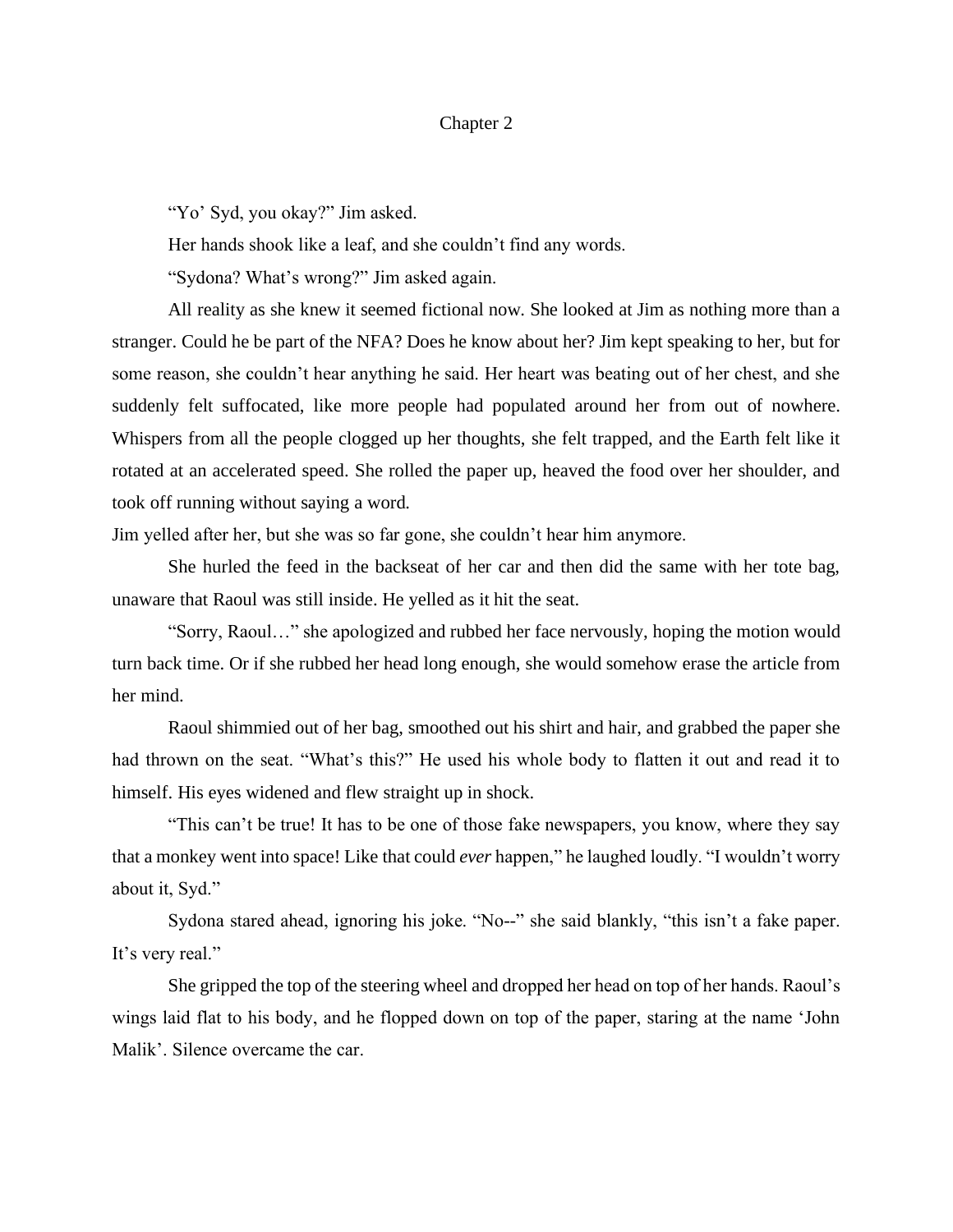She sat back up with a red face and watery, bloodshot eyes and spoke softly. "I can't believe this is happening again..."

Sydona blinked her eyes clear of tears and wiped her face of sweat. She had to clear her head and think of a plan, but first she needed to go home. Taking a deep breath, she started up her car and drove out of the city as fast as she could. She left the radio off, unable to listen to music with so many thoughts flying through her head. They both sat reserved the entire thirty-minute drive home. Anger began to pulse through her veins and stepping on the gas pedal more seemed to help. It felt like she was in limbo between wanting to speed and get anger out and the fear of getting pulled over. Then, she would really be in trouble. There were a few times Raoul wanted to interject when she went over ninety miles per hour, but he was smart to stay quiet.

The arrival home felt less than happy and more like entering a trap. She felt if she stayed there, it would only be a matter of time before they found her. A sudden image of men in white coats popped in her head, and she imagined them invading her home. It was enough to turn her eyes green, and she slammed her fists on the steering wheel. The camp wasn't as innocent as they were making people think, and she knew it. It needed to be shut down and now.

Shutting the car off that she parked on the lawn, she quickly hauled the bag of feed over her shoulder and over to the hungry chickens. Raoul zipped over to the great oak tree and informed everyone of the news. Once Sydona had quickly fed her birds, she listened in on the fairy tree. Most of them were there the day it happened last time, and the tree filled with cries. The elder fairies whispered amongst each other, trying not to upset the little ones. Raoul simply informed them of what the article said, not what happened years ago. It was hard to hide the panic in some of the fairies' voices and actions, and it still upset some of the newborns. Sydona couldn't listen to the heartache anymore and darted inside her house. She grabbed her tote and a black backpack and filled it with clothes, food, and medicine.

"Where are we going, Syd?" Raoul asked immediately as he flew in the back door. Sydona couldn't answer that question right away and was afraid that if she opened her mouth, emotions would take over. She found it easier to keep her lips pursed and focus on grabbing essentials for the long journey ahead.

Raoul floated in one spot in the middle of the kitchen while Sydona continued to grab things. "I can't leave my family. What are they supposed to do?" he yelled as loud as he could.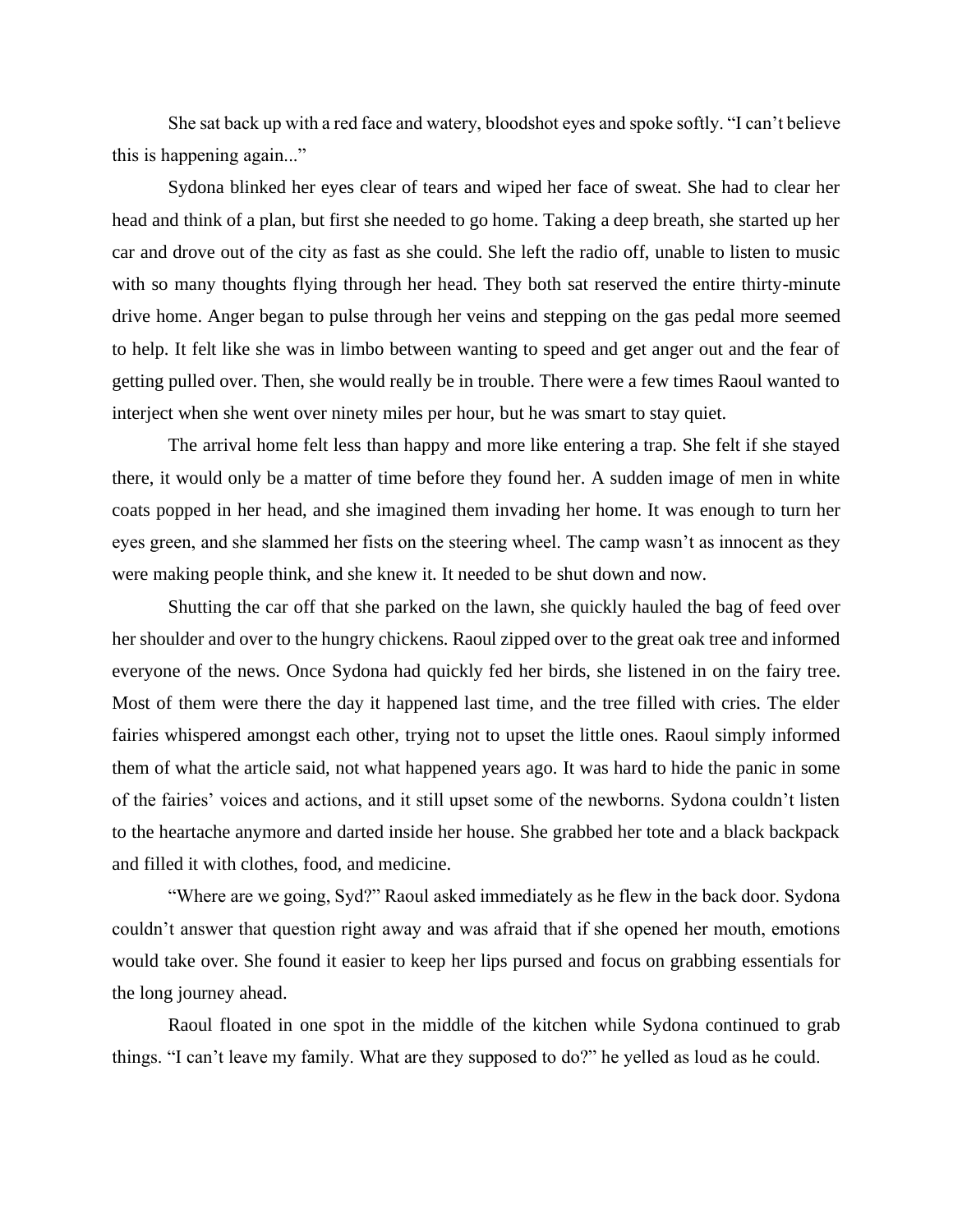Sydona blinked, trying to disperse the water that wanted to break free. It blurred her vision, making her double check the items she was grabbing. Her shaky hands didn't help either.

"Sydona?" Raoul asked with a worried tone.

She stopped and took a breath. "I wish I could tell you. I couldn't hear them anymore. It was--too hard."

"Are you making me choose? Between you and my family?" Raoul whispered.

His words made her stomach twist because she thought that she was part of his family. "No, I'm not…"

"So what do I do?" Raoul asked.

Sydona hung her head low. "That's something you need to ask yourself." She paused. "But I'm going to Eagle Lake. And I would love for you to accompany me. But I'm not going to make you come if you don't want to."

It was obvious that Raoul wanted to get angry, but he was so conflicted that he sat and clenched his fists, making his knuckles turn white.

Sydona continued, "I need to do something, Raoul. I mean, do you not realize what this is? It's the same shit they pulled all those years ago. I was--powerless to stop it then. I was just a child. But maybe now that I'm older... I can maybe have a chance."

"Chance to do what?" Raoul asked with anger lingering in his voice.

"Stop it? I don't know. I just know that I need to try. And maybe... Maybe they're there, too," Sydona said.

"You don't really think? Syd, that was... Sixty years ago. They can't be--"

"Why can't they? They're strong. Strongest people I ever knew. They have to be there."

"They would be well into their hundreds now, kid," Raoul whispered, leaning in closer to Sydona.

The two sat reminiscing in the kitchen for several silent moments.

She lowered her voice, "I never knew you to be the pessimistic one, Raoul."

Raoul fluttered his wings. "I'm not... I guess you're right. I bet they are there..." Raoul smiled but then frowned. "I just can't up and leave with my family here."

Sydona lifted her nose and wiped her reddening eyes. "I don't want to make you choose, but I don't think I can do this without you. And I need to think about my family, too."

Just as she gave up on things to say, a certain phrase popped into her head.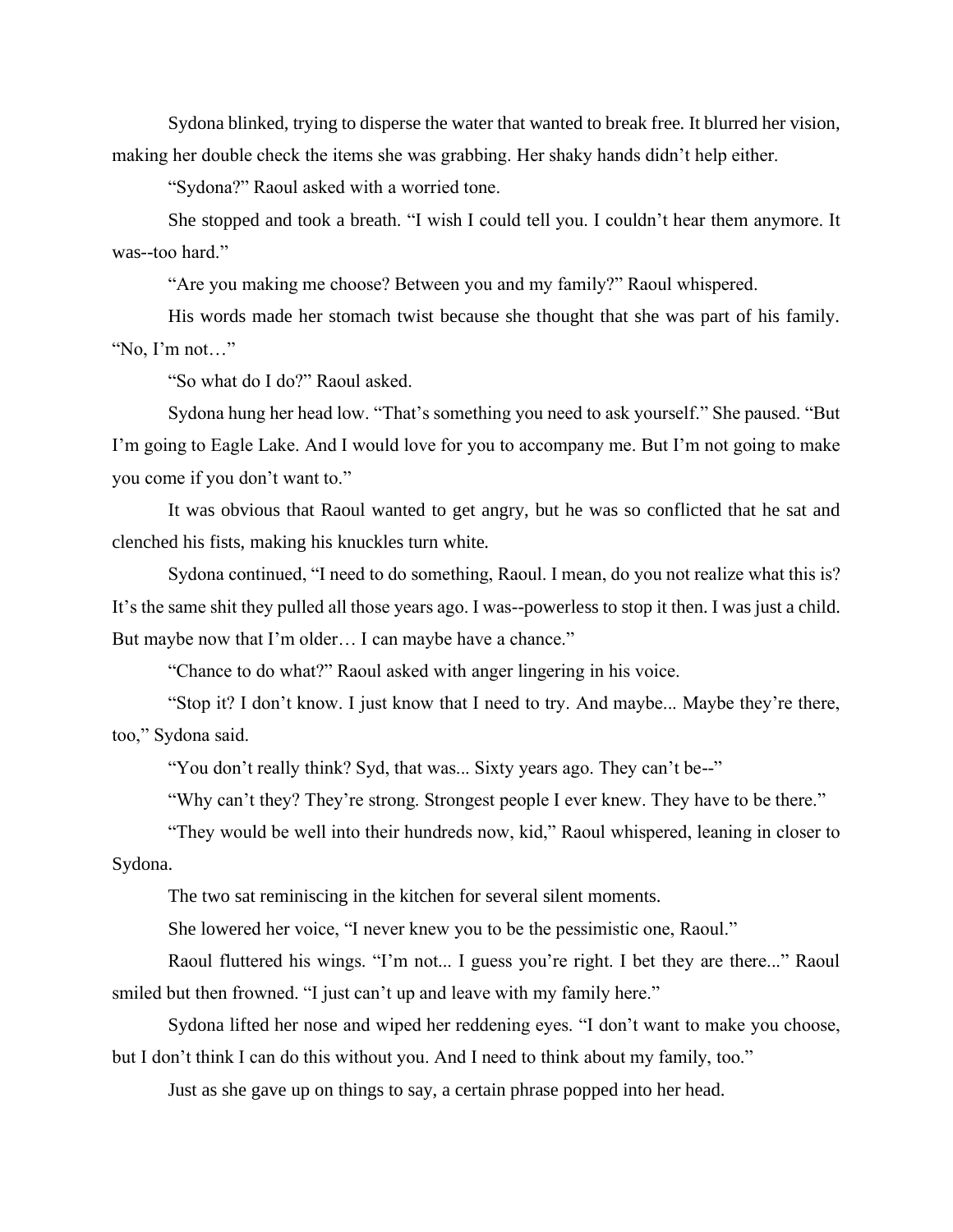"Borba i amor bez strah," Sydona whispered.

Raoul perked up at the familiar phrase he seemed to have forgotten but then sunk his head with even more conflict. Feeling defeated, Sydona picked up her black backpack she filled with things she couldn't fit in the tote and threw them both over her shoulders. Raoul sat looking like a sopping wet butterfly on the countertop, and her stomach twisted. He glanced at her for a second with jaded brown eyes and then back down to the tiled floor. It was the only look she needed to know that he wasn't leaving, and her eyes changed from purple to auburn.

She moped through the house, walking slowly and hoping that Raoul would eventually fly over. Opening the door, she waited for a few minutes and peeked back through the kitchen, but he never came. A heavy sigh left her lungs, and she locked her door shut.

As she sat in her car, stalling on starting it up, she stared at the house. It was eerily quiet. Almost like the birds and creatures felt the tension of the news, too. Sydona eventually started up the Jeep and with a heavy heart, backed down the excruciatingly long driveway. Her heart beat faster with every full rotation of the tires.

*"What am I doing?"* she said to herself. Nothing about this felt right. Raoul had been with her every minute of her life and leaving him behind weighed heavily on her. Should she have given him more time? It was too big of a decision to make in such a short amount of time. She stopped right at the edge of the driveway, still wavering on leaving alone. With a shake of her head, she grabbed the gear shift and began to put it back in drive when Raoul came flying up to the car. Her face lit up, and her eyes turned back to normal as he hugged her shoulder.

"You changed your mind?" Sydona grinned.

"I didn't have it decided one way or another. But as I sat there, I thought about you as a child and the look on your face when you had to tell Evelyn goodbye. You had that same look just now, and I couldn't do that to you again," Raoul said.

Sydona smiled from ear to ear, touched by how genuinely nice he was being without being sarcastic.

"Besides, Jubilee would have been driving me bonkers, and I wouldn't be able to escape with you gone," Raoul said.

There he was. She backed the car up and took one last look at her beautiful house before they took off. The lighthearted reunion soon turned quiet as the real reason they were leaving sunk in, and Sydona no longer smiled. Raoul dragged the newspaper back out and read it over again.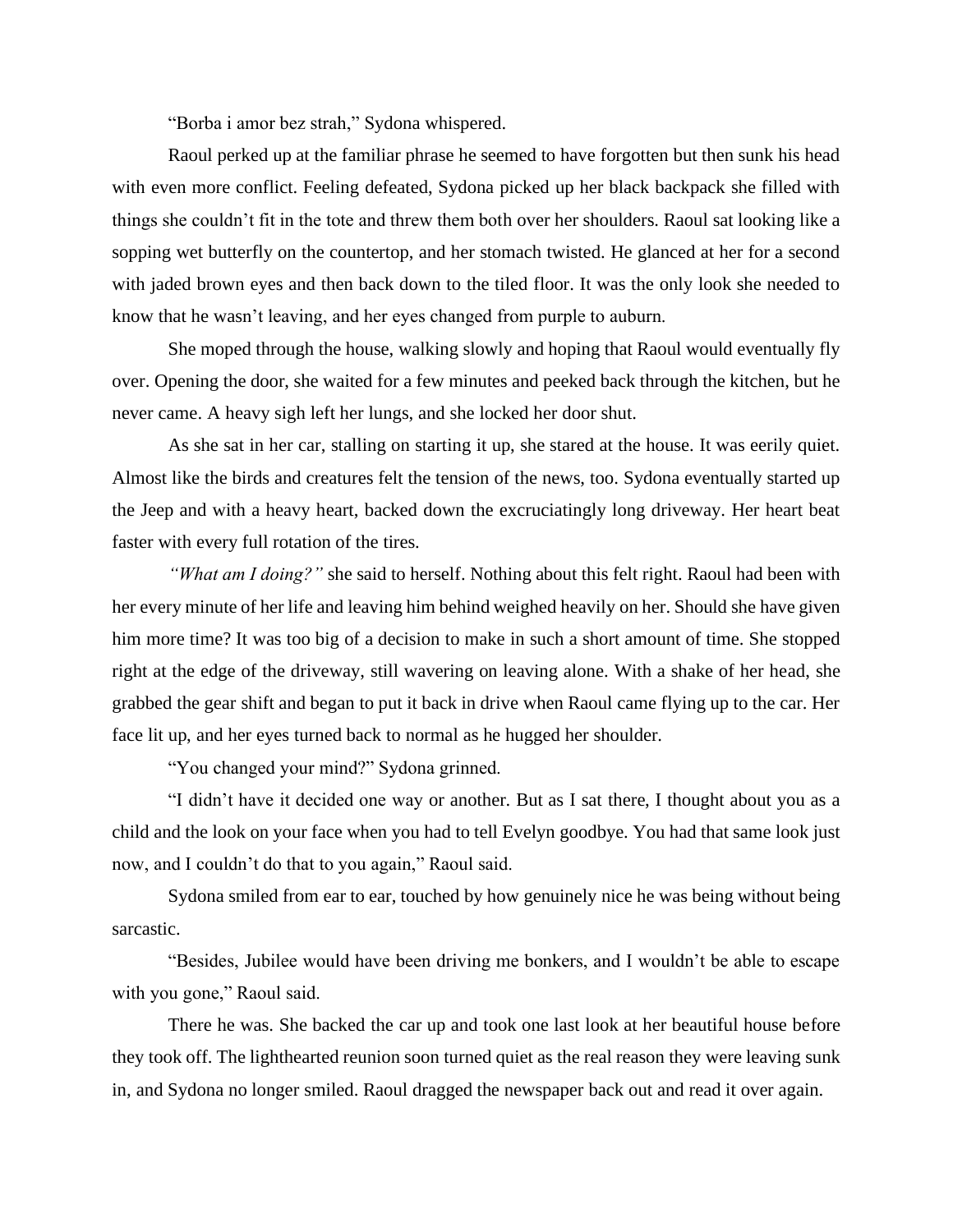"It says here the camp is at Eagle Lake. In Oregon. Do you know how far that is?" Raoul read on the other page where the article continued. He did his best to keep the pages from flying away by stepping on it and forcing it down with his tiny arms.

"Yeah, I think it's about a two day drive…" Sydona answered while maneuvering her head to keep her hair from whipping her in the face. She hoped that her old car would be up for the challenge. She only drove it a couple times a week, and even then, she never had much faith in it. She tried fixing little things herself with manuals she took from the library. She was no professional, but it did the job.

They sat quietly in the vehicle listening to the radio, switching it every time they heard anything about fliers or the NFA. Sydona eventually turned it off. Even the station she listened to her classical music on was constantly interrupted by the new story.

Raoul finally spoke up in the silence. "So, why don't we just fly there? You know we would get there in like a third of the time."

"Don't be silly. You know we can't do that. If anything, right now would be the worst time to fly. It's been decades since I've flown..." She shook her head. "I wish we could, though. I hate this stupid Jeep."

And as if she jinxed herself, the car started to sputter and shake more than she was used to. She groaned and hit the steering wheel before pulling off to the side of the road. Frantically, she seized her backpack from the floor and dug around. After throwing things out and making the car even messier, she found a rag and tools she thought might help. Walking to the front of the Jeep, she propped open the hood and, after examining it for a few minutes, decided nothing seemed wrong with it. The sun beat down on her hard as she wiped her forehead of sweat and then heard a whistle from inside the car. She peered around the hood and saw Raoul standing on top of the steering wheel.

"Did you fix it?" Raoul yelled, his arm shading his face from the unyielding sun.

"No," Sydona said. "I think it's the transmission--not a cheap or quick fix."

She slammed the hood down, went back to the driver's seat, and threw the items onto the passenger's side floor. Sydona didn't know what to do. Finding a car mechanic out there would be nearly impossible and fixing it would cost more money than she could afford. The mechanic would probably find fifteen other problems with it, too, as it had not been serviced in several years.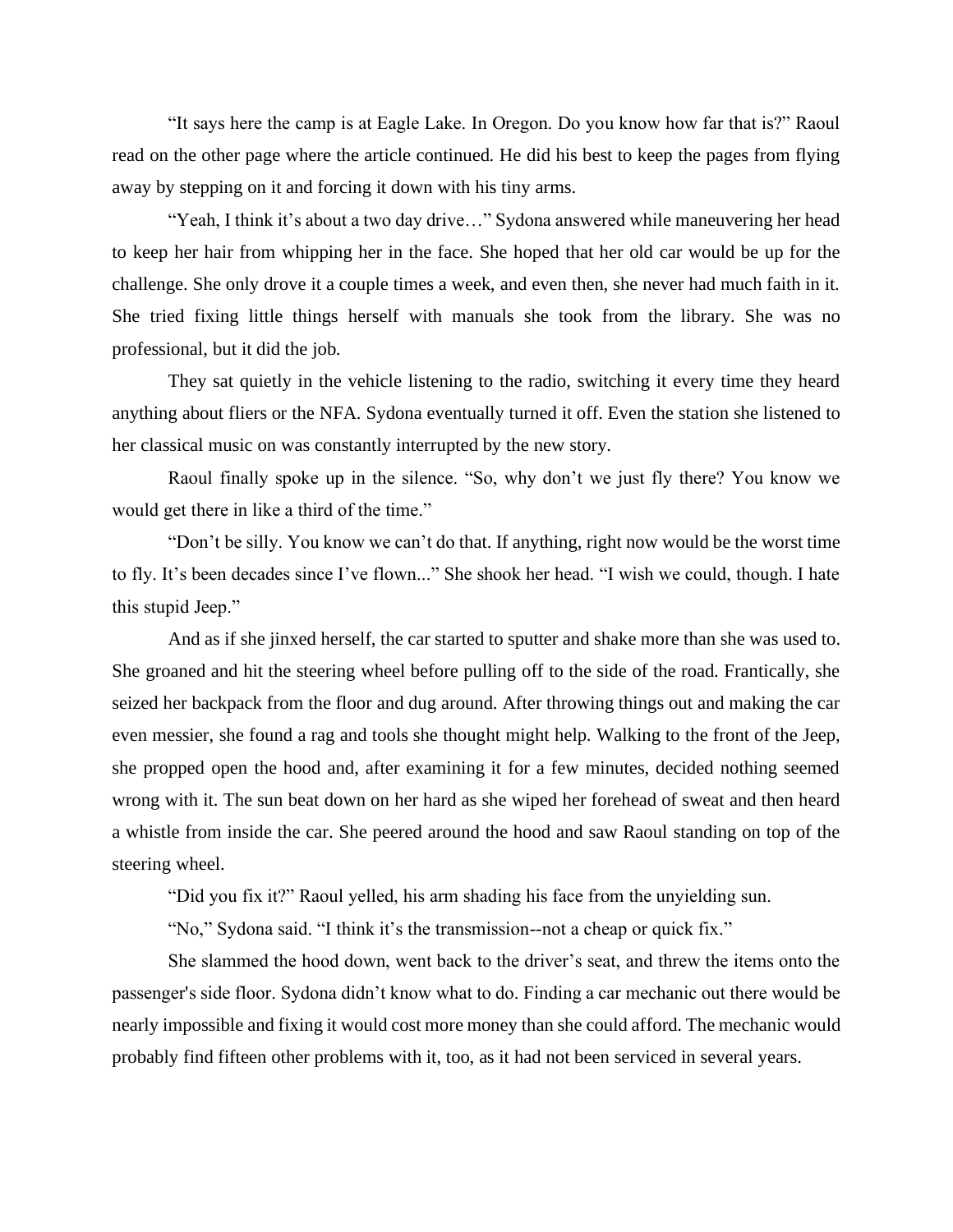Sydona waited for a sign, for anything, but there was nothing. Not even a single vehicle drove by in the twenty minutes they sat in the car. Sydona reached over and opened the glove compartment to rummage around for a map. Spreading it out over the seat, she saw that they had been going in the right direction, which was good, but now they needed a way to get there. Hitchhiking was absolutely not in the cards at all, driving was apparently out of the question, and she thought if she stayed in the sun any longer she would melt.

"I guess we're walking…" she announced to Raoul who was using a scrap of paper to fan himself. It was the best option and a less risky one, too. She thought about going somewhere to get gas, but if the car didn't break down here, it would only be a matter of time before it did. Unsure of where they would get faster transportation, she tried staying positive that something would come along. Then, Raoul mentioned they could just fly all the way there.

"Stop it." She sighed, sluggishly grabbed her bags and keys, and began to walk. Raoul flew to her and landed on her shoulder, where he usually went when he was too lazy to fly alongside her.

"Come on, Syd! We're gonna die in this heat! At least if we fly, we can have wind in our faces to dry up the sweat," Raoul said and tugged on a chunk of her ponytail.

Sydona looked around cautiously. They *were* in the middle of nowhere with nothing but abandoned corn fields surrounding them, and not a single car had passed by.

"You need to be my lookout though. If you see a car or a person or plane or a bird! Tell me, okay?" Sydona asked.

"A bird?" Raoul laughed.

Sydona threw her hands up. "I'm just being thorough!"

Raoul had already flown above her head to look out and said to himself, "You're being paranoid--"

"What?" Sydona called up to the little fairy several feet above her.

"Coast is clear!" Raoul held up two tiny thumbs up and flew back down to her.

Her heart and stomach fluttered at the idea that she would be flying again. Her face flushed as she tried to remember what to do, but she still couldn't help smiling. It had been at least thirty years since the last time she flew and could barely remember the last time she did. She laughed thinking about it, wondering if it was when she ran from the cops. Raoul grew impatient as he waited on Sydona to stop spacing off.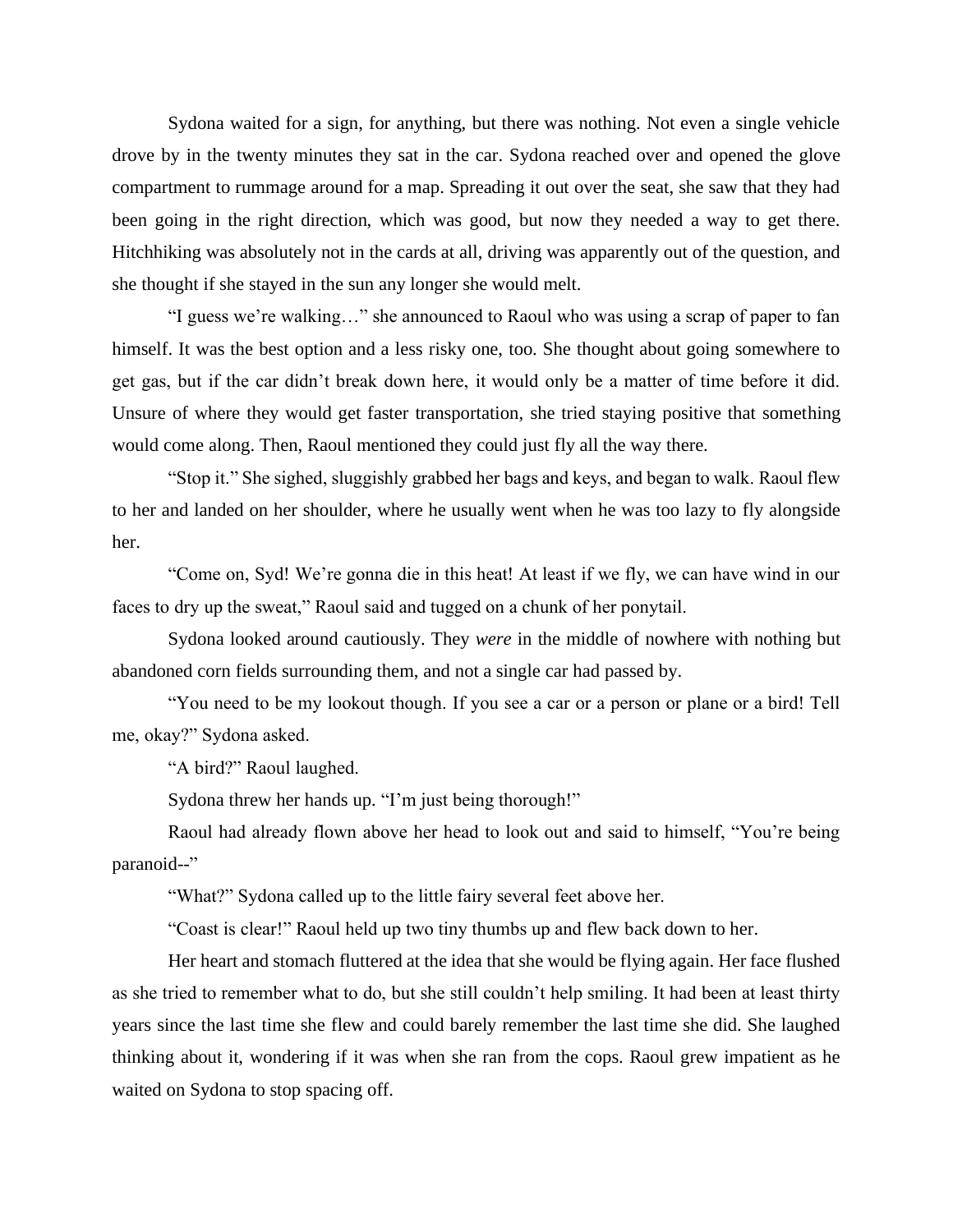She began by sprinting for several feet and, once she picked up a good speed, kicked her left foot off the ground. Soon, she was two, ten, fifteen feet ascended into the sky above the wheat fields. Angling her body slightly forward, she was able to fly faster, and when she leaned back, she went higher into the air. The Jeep no longer looked like a car but a red blur as she soared high above the treetops. Raoul joined her as he trailed red-orange dust behind him. As the wind blew her hair, she closed her eyes, and she thought of the first time that she learned how to fly.

Sydona ran out of the house with a spring in every step and a smile on her face. "Come on mom! Let's go!" she yelled. She took in a big whiff of the autumn leaves littering the yard and exhaled dramatically. The sun was just coming up, but Sydona didn't care. This was the day she looked forward to since she could talk. Her mother walked towards her while putting her dirty blonde hair up in a bun.

 $\sim$ ~~~~~

"Okay, sweetie. Now stand over there and watch me first," her mother said.

"I already know what to do, mooom!" Sydona whined as she bounced up and down on her feet, looking like she was about to explode. She then noticed a neighborhood kid curiously watching them from his backyard. Sydona waved at him, although she had never met him before.

Her father then joined them, sitting at the patio table with a cup of coffee. "Now Syd, listen to your mother. She'll tell you how to start."

Evelyn began to run across the giant unfenced backyard, kicked her feet, and soon, she was high in the sky. Watching her fly back toward the house and then away again made Sydona's heart swell. After twisting and rolling and doing tricks in the air, Evelyn finally straightened back up and floated back down to earth like a feather.

"Me next!" Sydona ran up to her before she barely had two feet on the ground.

"Okay, come on. I'll hold onto you," her mother giggled.

She grabbed Sydona's hand tightly, and they sprinted off together. Her mom kicked off the ground along with Sydona, and Sydona shut her eyes quickly. When she opened them and looked down at her dad, he looked no bigger than her pinkie finger. Looking down at the neighborhood around them, she saw the kid next door. He pointed in awe at her. She waved back to him again